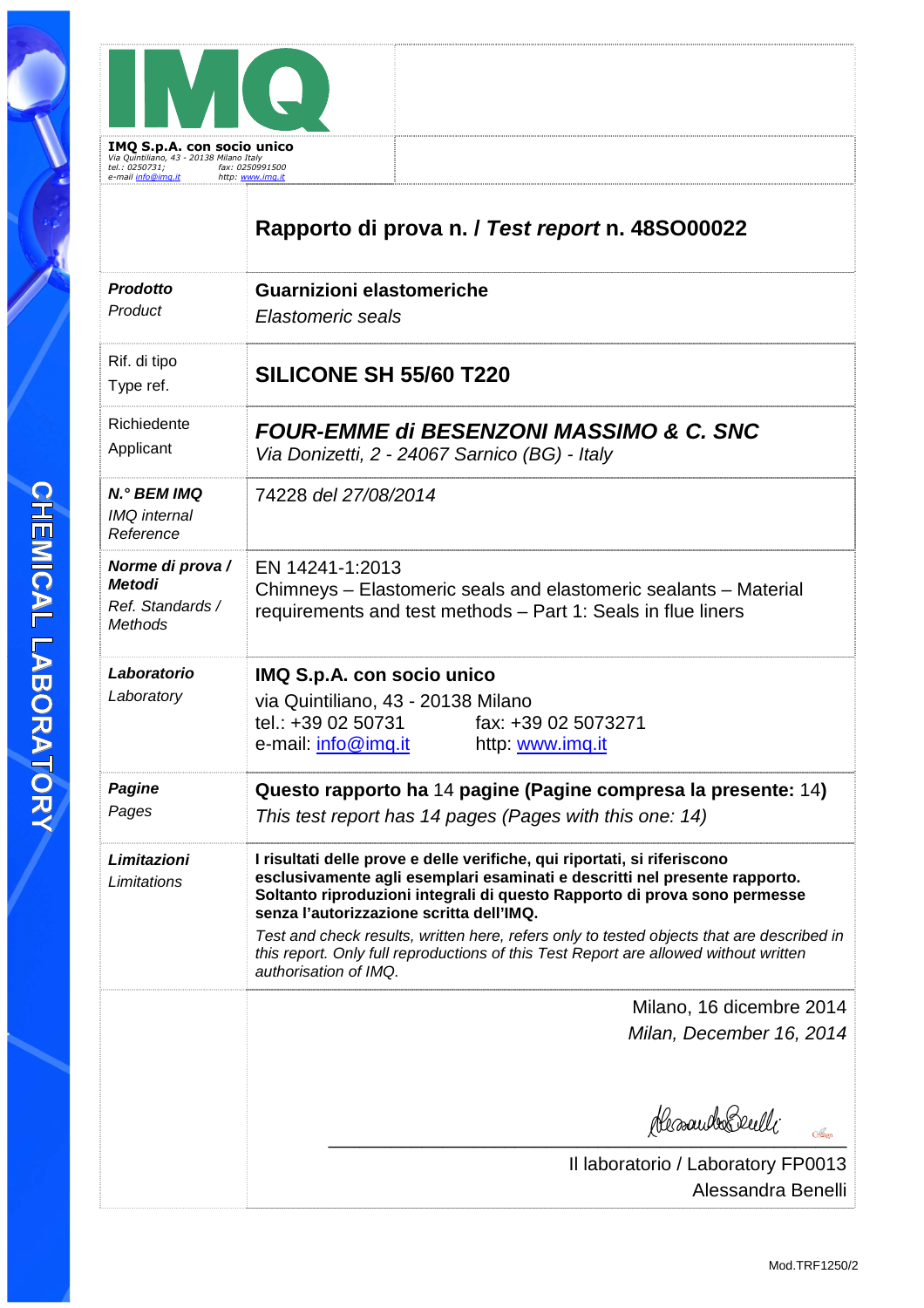

# **SOMMARIO / SUMMARY**

| 1 |              |                                                                                                  |  |
|---|--------------|--------------------------------------------------------------------------------------------------|--|
| 2 |              | IDENTIFICAZIONE DELL'OGGETTO SOTTOPOSTO AD ANALISI / IDENTIFICATION OF OBJECT                    |  |
|   | 2.1          |                                                                                                  |  |
|   | 2.2<br>2.3   | DATA RICEVIMENTO DELL'OGGETTO SOTTOPOSTO AD ANALISI / DATE OF RECEIPT OF OBJECT UNDER ANALYSIS 4 |  |
| 3 |              | RICONOSCIMENTO DELL'OGGETTO IN PROVA / OBJECT UNDER TEST RECOGNITION 4                           |  |
| 4 |              |                                                                                                  |  |
| 5 |              |                                                                                                  |  |
|   |              |                                                                                                  |  |
| 6 |              |                                                                                                  |  |
|   | 6.1          |                                                                                                  |  |
|   | 6.1.1        |                                                                                                  |  |
|   | 6.1.2        |                                                                                                  |  |
|   | 6.2          | RESISTENZA DI LUNGA DURATA AL CALORE / LONG-TERM RESISTANCE TO THERMAL LOAD7                     |  |
|   | 6.2.1        |                                                                                                  |  |
|   | 6.2.2        |                                                                                                  |  |
|   | 6.2.3        |                                                                                                  |  |
|   | 6.3          | RESISTENZA DI LUNGA DURATA ALL'ESPOSIZIONE DEL CONDENSATO / LONG-TERM RESISTANCE TO CONDENSATE   |  |
|   |              |                                                                                                  |  |
|   | 6.3.1        |                                                                                                  |  |
|   | 6.3.2        |                                                                                                  |  |
|   | 6.3.3        |                                                                                                  |  |
|   | 6.4<br>6.4.1 |                                                                                                  |  |
|   | 6.4.2        |                                                                                                  |  |
|   | 6.4.3        |                                                                                                  |  |
|   | 6.5          |                                                                                                  |  |
|   | 6.5.1        |                                                                                                  |  |
|   | 6.5.2        |                                                                                                  |  |
|   | 6.5.3        |                                                                                                  |  |
|   | 6.6          |                                                                                                  |  |
|   | 6.6.1        |                                                                                                  |  |
|   | 6.6.2        |                                                                                                  |  |
|   | 6.6.3        |                                                                                                  |  |
|   | 6.7          |                                                                                                  |  |
|   | 6.7.1        |                                                                                                  |  |
|   | 6.7.2        |                                                                                                  |  |
|   | 6.7.3        |                                                                                                  |  |
|   | 6.8          |                                                                                                  |  |
|   | 6.8.1        |                                                                                                  |  |
|   | 6.8.2        |                                                                                                  |  |
|   | 6.8.3        |                                                                                                  |  |
| 7 |              |                                                                                                  |  |
| 8 |              | PARERI ED INTERPRETAZIONI - NON OGGETTO DI ACCREDITAMENTO ACCREDIA / OPINIONS                    |  |
|   |              |                                                                                                  |  |
|   | 8.1          |                                                                                                  |  |
|   |              |                                                                                                  |  |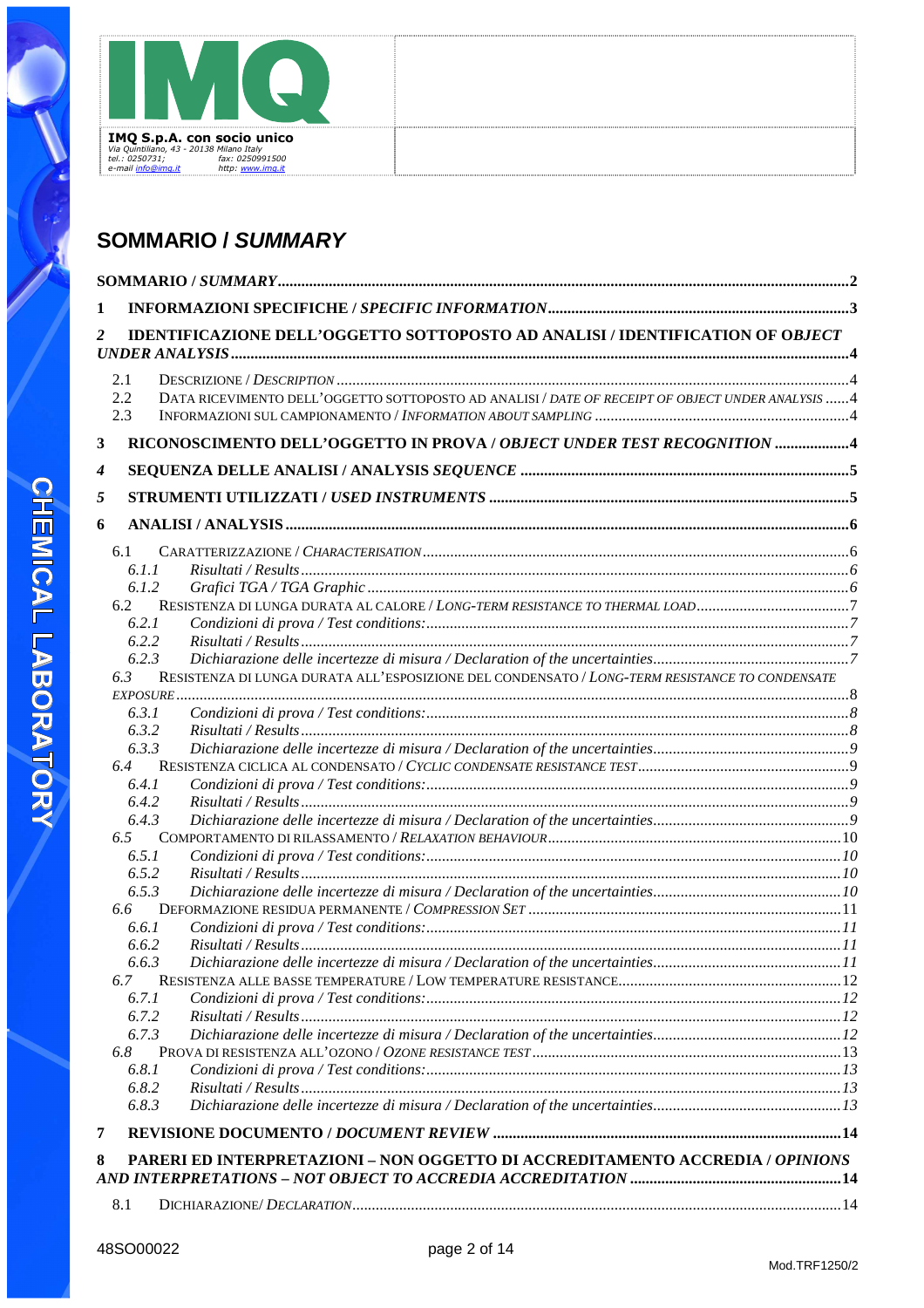# **1 Informazioni specifiche / Specific information**

| Data ricevimento campioni / oggetti in prova:<br>Test samples / objects arrival date | 6 ottobre 2014<br>October 6, 2014                                                                                                                                                                          |
|--------------------------------------------------------------------------------------|------------------------------------------------------------------------------------------------------------------------------------------------------------------------------------------------------------|
| Luogo di esecuzione delle prove                                                      | Milano, 7 ottobre 2014 - 16 dicembre 2014<br>Milan, October 7, 2014 - December 16, 2014                                                                                                                    |
|                                                                                      | Laboratorio Chimica di IMQ S.p.A. Milano<br>Chemical Laboratory of IMQ S.p.A. Milan                                                                                                                        |
| Documenti di riferimento / Metodi<br>Standard documents / Methods                    | EN 14241-1:2013 Chimneys - Elastomeric seals and<br>elastomeric sealants - Material requirements and<br>test methods - Part 1: Seals in flue liners*<br>ISO 11358:1997 Plastics - Thermogravimetry (TG) of |
|                                                                                      | polymers - General principles.<br>ISO 2781:2008 Rubber, vulcanized or                                                                                                                                      |
|                                                                                      | thermoplastic - Determination of density.<br>ISO 188:2011 Rubber, vulcanized or thermoplastic -<br>Accelerated ageing and heat resistance tests.                                                           |
|                                                                                      | ISO 37:2011 Rubber, vulcanized or thermoplastic -<br>Determination of tensile stress-strain properties.                                                                                                    |
|                                                                                      | ISO 7619-1:2010 Rubber, vulcanized or<br>thermoplastic - Determination of indentation<br>hardness - Part 1: Durometer method (Shore<br>hardness).                                                          |
|                                                                                      | ISO 1817:2011 Rubber, vulcanized - Determination<br>of the effect of liquids.                                                                                                                              |
|                                                                                      | ISO 3384-1:2011 Rubber, vulcanized or<br>thermoplastic - Determination of stress relaxation in<br>compression - Part 1: Testing at constant<br>temperature.                                                |
|                                                                                      | ISO 815-1:2008 Rubber, vulcanized or<br>thermoplastic - Determination of compression set at<br>ambient or elevated temperatures.                                                                           |
|                                                                                      | ISO 815-2:2008 Rubber, vulcanized or<br>thermoplastic - Determination of compression set at<br>low temperatures.                                                                                           |
|                                                                                      | ISO 1431-1:2012 Rubber, vulcanized or<br>thermoplastic - Resistance to ozone cracking.<br>Part 1: Static and dynamic strain testing.                                                                       |
|                                                                                      | *this European Standard does not contain the requirements<br>corrosion class 2 concerning natural wood.                                                                                                    |
| Scostamenti rispetto al metodo di prova                                              | No                                                                                                                                                                                                         |
|                                                                                      | No                                                                                                                                                                                                         |
|                                                                                      |                                                                                                                                                                                                            |
|                                                                                      | Sidoti Roberto                                                                                                                                                                                             |
|                                                                                      | n.a.                                                                                                                                                                                                       |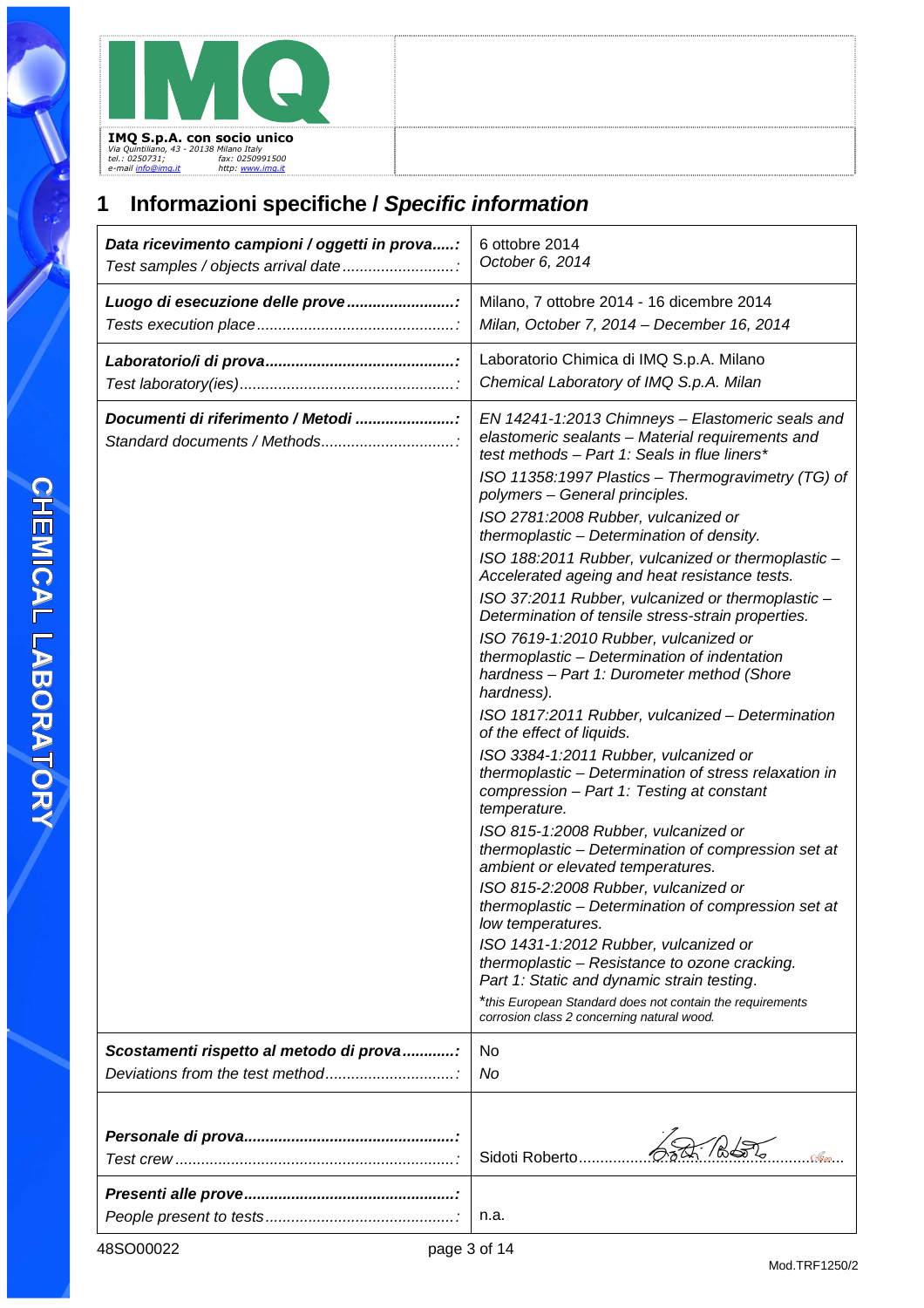

### **2 Identificazione dell'oggetto sottoposto ad analisi / Identification of object under analysis**

#### **2.1 Descrizione / Description**

Dichiarazione: identificazione campioni da parte del cliente Declaration: sample identification by customer

Documentazione tecnica / Data sheet: --



- **2.2 Data ricevimento dell'oggetto sottoposto ad analisi / date of receipt of object under analysis** BEM 74228 del 27/08/2014. Sono stati ricevuti 9 campioni. BEM 74228 of 2014-08-27. 9 samples have been received.
- **2.3 Informazioni sul campionamento / Information about sampling** Campioni spediti e campionati dal cliente. / Samples sent and sampled by customer.

### **3 Riconoscimento dell'oggetto in prova / Object under test recognition**

Non effettuato / Not carried out.

Tranne ove esplicitamente riportato, le caratteristiche dei prodotti sono state ricavate dalle descrizioni del cliente e non sono state verificate dal laboratorio.

Except where stated, characteristics of products were taken from client description and were not verified by the laboratory.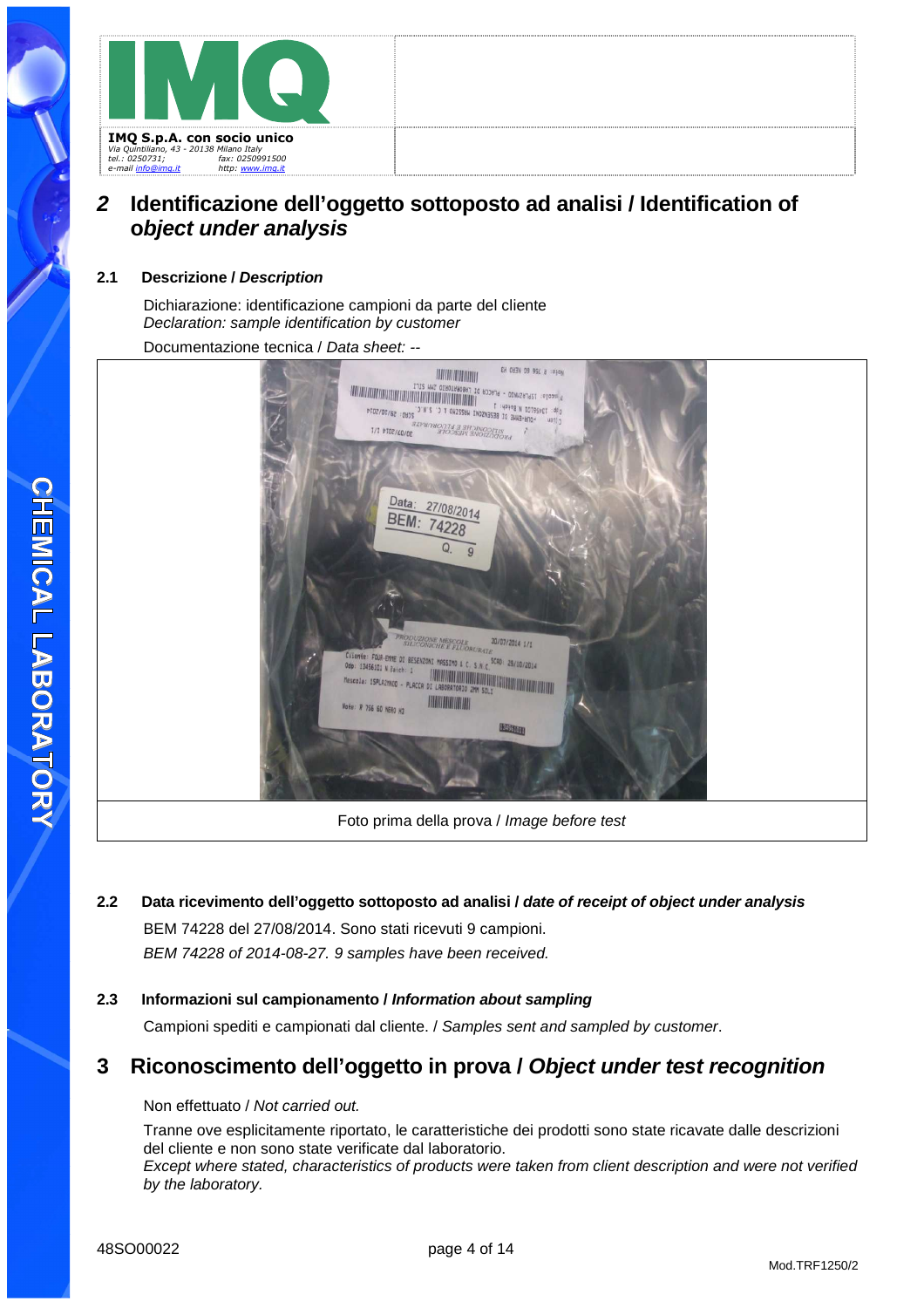### **4 Sequenza delle analisi / Analysis sequence**

Scopo delle analisi è quello di verificare la conformità alla norma EN 14241-1:2013 dei materiali in oggetto

Analysis objective is verifying the conformity of standard EN 14241-1:2013 of materials.

| Sequenza di prova | <b>Norma</b>      | <b>Descrizione</b>                                           |
|-------------------|-------------------|--------------------------------------------------------------|
| Test sequence     | Standard          | Description                                                  |
| Prova n. 1  :     | EN 14241-1 §5.2   | <b>Caratterizzazione</b>                                     |
|                   |                   | Characterisation                                             |
| Prova n. 2  :     | EN 14241-1 §5.3   | Resistenza di lunga durata al calore                         |
| Test n. 2         |                   | Long-term resistance to thermal load                         |
| Prova n. 3 :      | EN 14241-1 §5.4   | Resistenza di lunga durata all'esposizione del<br>condensato |
|                   |                   | Long-term resistance to condensate exposure                  |
| Prova n. 4        | EN 14241-1 §5.5   | Resistenza ciclica al condensato                             |
| Test n. $4$       |                   | Cyclic condensate resistance test                            |
| Prova n. 5  :     | EN 14241-1 §5.6   | Comportamento di rilassamento                                |
|                   |                   | <b>Relaxation behaviour</b>                                  |
| Prova n. 6  :     | EN 14241-1 §5.7   | Deformazione residua permanente                              |
|                   |                   | Compression set                                              |
| Prova n. 7  :     | EN 14241-1 §5.9.1 | Resistenza alle basse temperature                            |
| Test n. 7         |                   | Low temperature resistance                                   |
| Prova n. 8  :     | EN 14241-1 §5.9.2 | Resistenza all'Ozono                                         |
|                   |                   | Ozone resistance                                             |

# **5 Strumenti utilizzati / Used instruments**

#### EL-48SO00022

I risultati delle prove, calibrazioni e/o misure contenuti in questo documento sono conformi agli standard internazionali

The results of the tests, calibrations and/or measurements included in this document are traceable to international standards.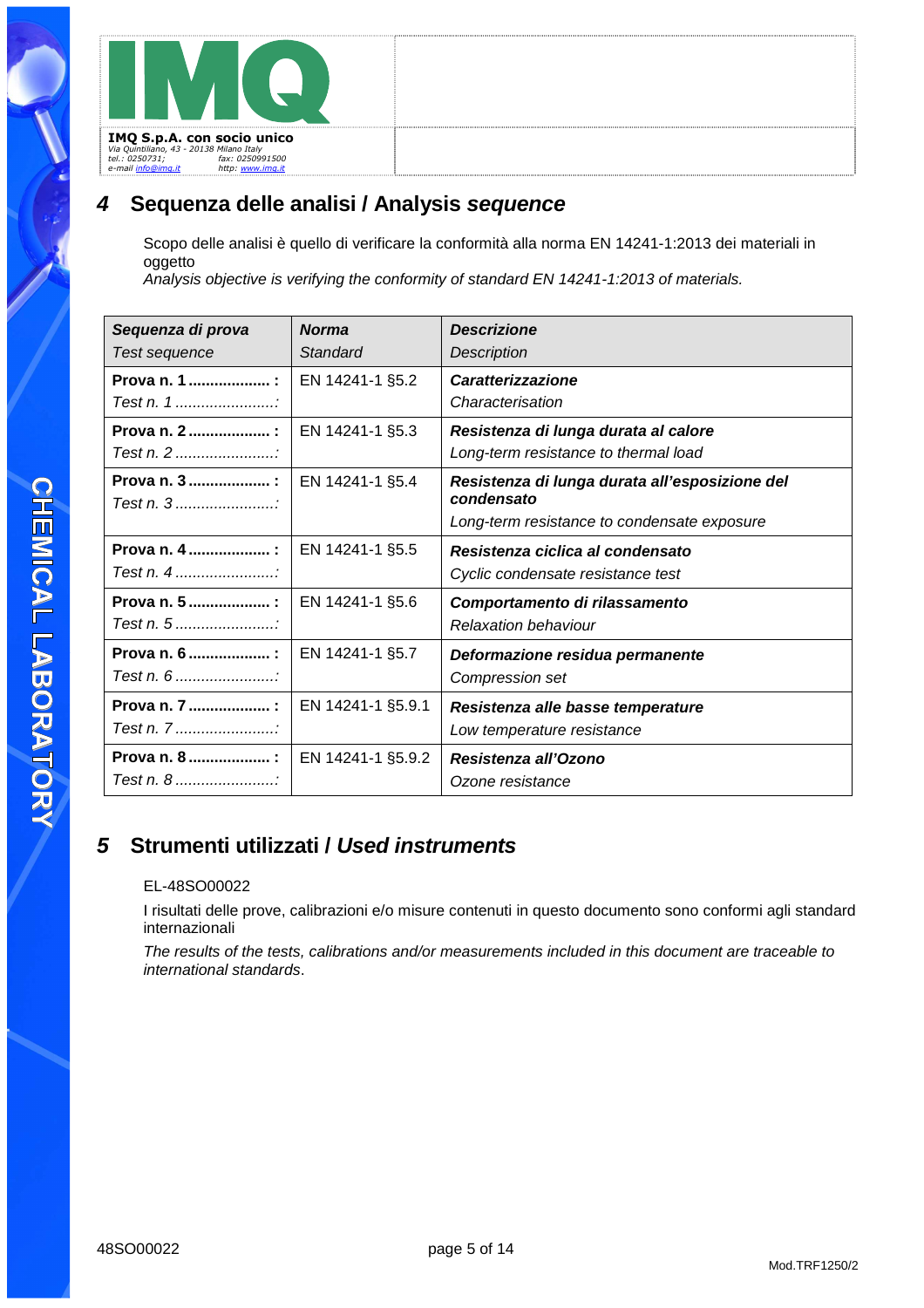# **6 Analisi / Analysis**

Sono stati utilizzati n.° 9 campioni su 9. 9 of 9 samples have been utilised.

#### **6.1 Caratterizzazione / Characterisation**

Per caratterizzare il materiale sono determinate le seguenti proprietà To characterise the material the following properties shall be determined:

#### 6.1.1 Risultati / Results

| Proprietà / Property                                              |                   | Valore Prescritto/<br>Required value | Valore mediano /<br>Middle value |
|-------------------------------------------------------------------|-------------------|--------------------------------------|----------------------------------|
| Senza invecchiamento / without aging                              |                   |                                      |                                  |
| durezza / hardness                                                | Shore A           | ± 5                                  | 58                               |
| densità / density                                                 | g/cm <sup>3</sup> | ± 0,03                               | 1,144                            |
| deformazione residua / compression set                            | $\%$              | $\leq 25$                            | 1,2                              |
| resistenza a trazione / tensile strength                          | <b>MPa</b>        | $\ge 5$ ; ± 20%                      | 11,0                             |
| allungamento a rottura / elongation at break                      | $\%$              | $\geq 150$                           | 455                              |
| carico al 100% di allungamento / stress at 100 % of<br>elongation | MPa               | $\geq 0.5$ ; ± 25%                   | 1,73                             |

|                                 | Analisi termogravimetrica / Thermogravimetric analysis |                |           |  |  |
|---------------------------------|--------------------------------------------------------|----------------|-----------|--|--|
| Temperatura / Temperature (°C)  | 601.77                                                 | 666,43         | 875,37    |  |  |
| Perdita peso / Loss of mass (%) | 25,32                                                  | 45.20          | 0,51      |  |  |
| Atmosfera / Atmosphere          | $N_{2}$                                                | N <sub>2</sub> | Aria/ Air |  |  |

#### 6.1.2 Grafici TGA / TGA Graphic

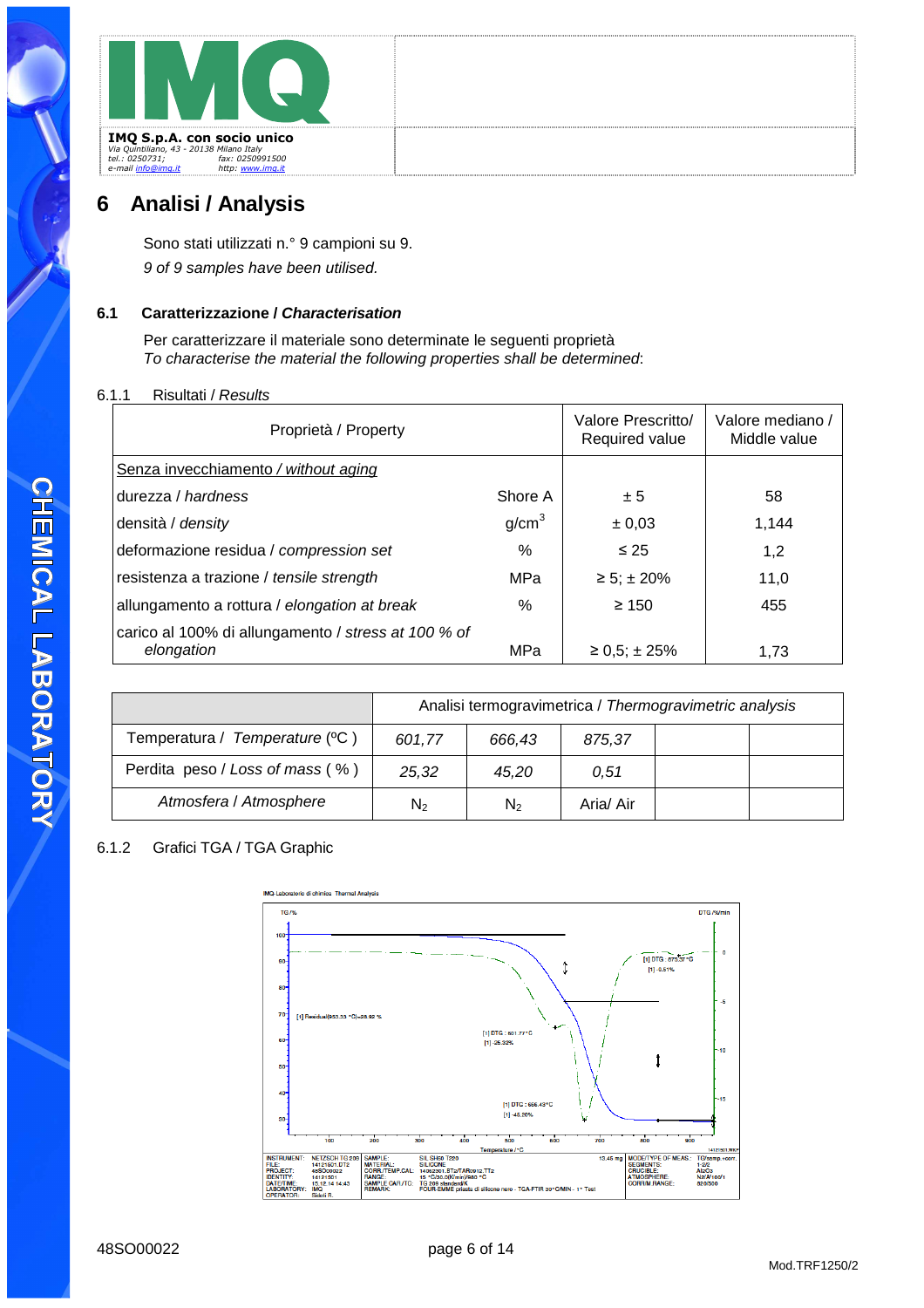#### **6.2 Resistenza di lunga durata al calore / Long-term resistance to thermal load**

La verifica della resistenza al calore è effettuata mediante la determinazione delle proprietà meccaniche dopo il seguente trattamento di invecchiamento Testing resistance to heat is effected by determining the mechanical properties after the following aging treatment:

#### 6.2.1 Condizioni di prova / Test conditions:

- $\triangleright$  Temperatura / Temperature: 220 ± 2 °C
- Durata dell'esposizione / Test duration: 28gg and 56gg

#### 6.2.2 Risultati / Results

Dopo 56 gg di trattamento, le variazioni delle proprietà del materiale devono essere contenute entro i valori della Tabella 4 della Norma EN 14241-1 e sotto riportati.

After 56 days of treatment, changes in properties of the material must be contained within the values in Table 4 of Standard EN 14241-1 and shown below.

| Proprietà / Property                                                                |         | Prescritto<br>Required | Prescritto<br>Required |                      | Valore mediano / Middle value |      |
|-------------------------------------------------------------------------------------|---------|------------------------|------------------------|----------------------|-------------------------------|------|
| Senza invecchiamento / without aging                                                |         |                        |                        |                      |                               |      |
| resistenza a trazione / tensile strength                                            | MPa     |                        |                        | $11,0^{(1)}$         |                               |      |
| allungamento a rottura / elongation at<br>break                                     | $\%$    |                        |                        | 455 $(2)$            |                               |      |
| carico al 100% di allungamento /<br>stress at 100 % of elongation                   | MPa     |                        |                        | $1,73^{(3)}$         |                               |      |
| durezza / hardness                                                                  | Shore A |                        |                        | $58^{(4)}$           |                               |      |
| Variazione dopo invecchiamento in stufa aria /<br>Change after aging in air oven(*) |         | A                      | B                      | Dopo /<br>after 28gg | Dopo /<br>after 56gg          | (**) |
| resistenza a trazione / tensile<br>strength, max                                    | %       | 30                     | 50                     | $-36,4$              | $-26,4$                       | 0,3  |
| allungamento a rottura / elongation at<br>break                                     | $\%$    | 30                     | 50                     | $-19,3$              | $-20,4$                       | 0,1  |
| carico al 100% di allungamento /<br>stress at 100 % of elongation,                  |         |                        |                        |                      |                               |      |
| max                                                                                 | $\%$    | 35                     | 45                     | $+21,4$              | $+35,3$                       | 0,7  |
| durezza / hardness (Shore A), max                                                   | unità   | 7                      | 10                     | 6,0                  | 9,0                           | 0,8  |

(\*) Se una delle proprietà supera i valori indicati nella colonna A, deve essere contenuta entro i valori della colonna B. Inoltre la variazione delle proprietà del materiale, tra il 28.mo ed il 56.mo giorno di esposizione deve essere minore della variazione delle proprietà tra il valore originale ed il 28.mo giorno di invecchiamento. A e B sono riferite entrambe ad invecchiamento di 56 gg.

If the change of a property is bigger, then the deviation from the original value shall not be more than the values as listed in column B, and the change in properties between 28 days and 56 days of exposure shall be smaller than the change between the original value and 28 days of exposure (stabilisation of the material).

(\*\*) Il valore rappresenta la stabilizzazione del materiale ed è soddisfatto se < 1. The value is the stabilization of the material and is satisfied if <1.

#### 6.2.3 Dichiarazione delle incertezze di misura / Declaration of the uncertainties

uncertainty / incertezza di misura estesa: (1)0,23 MPa, (2) 5.1 %, (3) 0.07 MPa, (4) 1.98 Shore A; effective degrees of freedom / gradi di libertà effettivi: >10; coverage probability / livello di probabilità: 95%; coverage factor / fattore di copertura: 2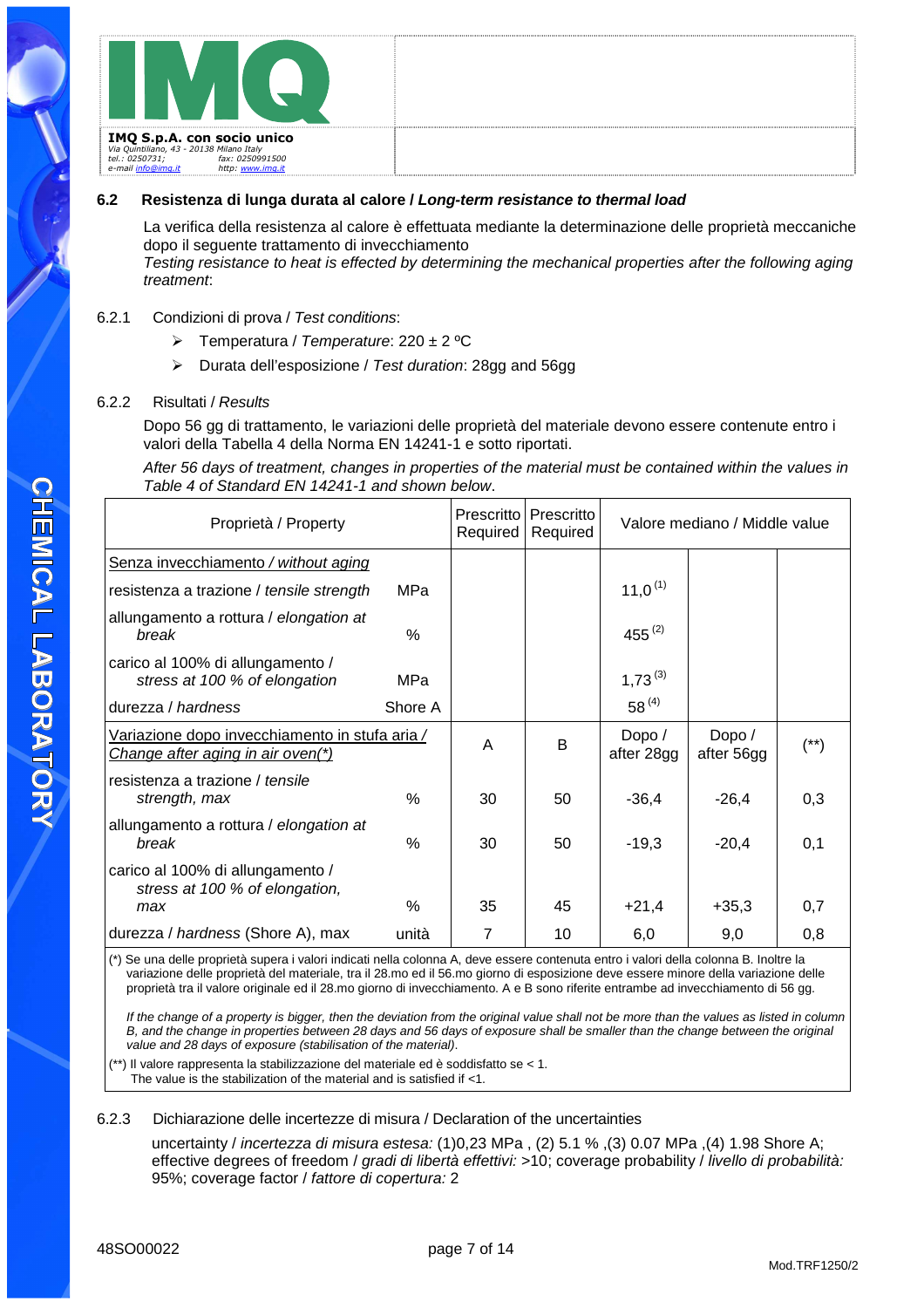#### **6.3 Resistenza di lunga durata all'esposizione del condensato / Long-term resistance to condensate exposure**

La verifica della resistenza al condensato è effettuata mediante la determinazione delle proprietà meccaniche dopo il seguente trattamento di invecchiamento / Testing resistance to condensate is effected by determining the mechanical properties after the following aging treatment:

#### 6.3.1 Condizioni di prova / Test conditions:

- $\triangleright$  Temperatura / Temperature: 90 ± 2°C
- Durata dell'esposizione / Test duration: 28gg and 56gg
- $\triangleright$  Composizione condensato / Condensate composition: Cloruri / Chloride 30 mg/l, Nitrati / Nitrate 200 mg/l, Solfati / Sulphate 400 mg/l

#### 6.3.2 Risultati / Results

Dopo 56 gg di trattamento, le variazioni delle proprietà del materiale devono essere contenute entro i valori della Tabella 5 della Norma EN 14241-1 e sotto riportati.

After 56 days of treatment, changes in properties of the material must be contained within the values in Table 5 of Standard EN 14241-1 and shown below.

| Proprietà / Property                                                                  |                 | Prescritto<br>Required | Prescritto<br>Required | Valore mediano / Middle value |                      |        |
|---------------------------------------------------------------------------------------|-----------------|------------------------|------------------------|-------------------------------|----------------------|--------|
| Senza invecchiamento / without aging                                                  |                 |                        |                        |                               |                      |        |
| resistenza a trazione / tensile strength                                              | MPa             |                        |                        | 11,4 $(1)$                    |                      |        |
| allungamento a rottura / elongation at<br>break                                       | $\%$            |                        |                        | $476^{(2)}$                   |                      |        |
| carico al 100% di allungamento /<br>stress at 100 % of elongation                     | MPa             |                        |                        | $1,7^{(3)}$                   |                      |        |
| durezza / hardness                                                                    | Shore A         |                        |                        | $61^{(4)}$                    |                      |        |
| Volume / volume                                                                       | cm <sup>3</sup> |                        |                        | $1,527^{(5)}$                 |                      |        |
| Variazione dopo invecchiamento in condensato /<br>Change after aging in condensate(*) |                 | A                      | B                      | Dopo /<br>after 28gg          | Dopo /<br>after 56gg | $(**)$ |
| resistenza a trazione / tensile<br>strength, max                                      | $\%$            | 30                     | 50                     | $-5,9$                        | $-7,7$               | 0,5    |
| allungamento a rottura / elongation at<br>break                                       | $\%$            | 30                     | 50                     | $-5,5$                        | $-7,6$               | 0,2    |
| carico al 100% di allungamento /<br>stress at 100 % of elongation,                    |                 |                        |                        |                               |                      |        |
| max                                                                                   | $\frac{0}{6}$   | 35                     | 45                     | $+6,4$                        | $+11,1$              | 0,8    |
| durezza / hardness (Shore A), max                                                     | unità           | 7                      | 10                     | $+3,1$                        | $+3,2$               | 0,1    |
| Volume / volume, max                                                                  | $\frac{0}{0}$   | $-5/+25$               | $-5/+25$               | $+2,1$                        | $+2,6$               | 0,2    |

(\*) Se una delle proprietà supera i valori indicati nella colonna A, deve essere contenuta entro i valori della colonna B. Inoltre la variazione delle proprietà del materiale, tra il 28.mo ed il 56.mo giorno di esposizione deve essere minore della variazione delle proprietà tra il valore originale ed il 28.mo giorno di invecchiamento. A e B sono riferite entrambe ad invecchiamento di 56 gg.

If the change of a property is bigger, then the deviation from the original value shall not be more than the values as listed in column B, and the change in properties between 28 days and 56 days of exposure shall be smaller than the change between the original value and 28 days of exposure (stabilisation of the material).

(\*\*) Il valore rappresenta la stabilizzazione del materiale ed è soddisfatto se < 1. The value is the stabilization of the material and is satisfied if <1.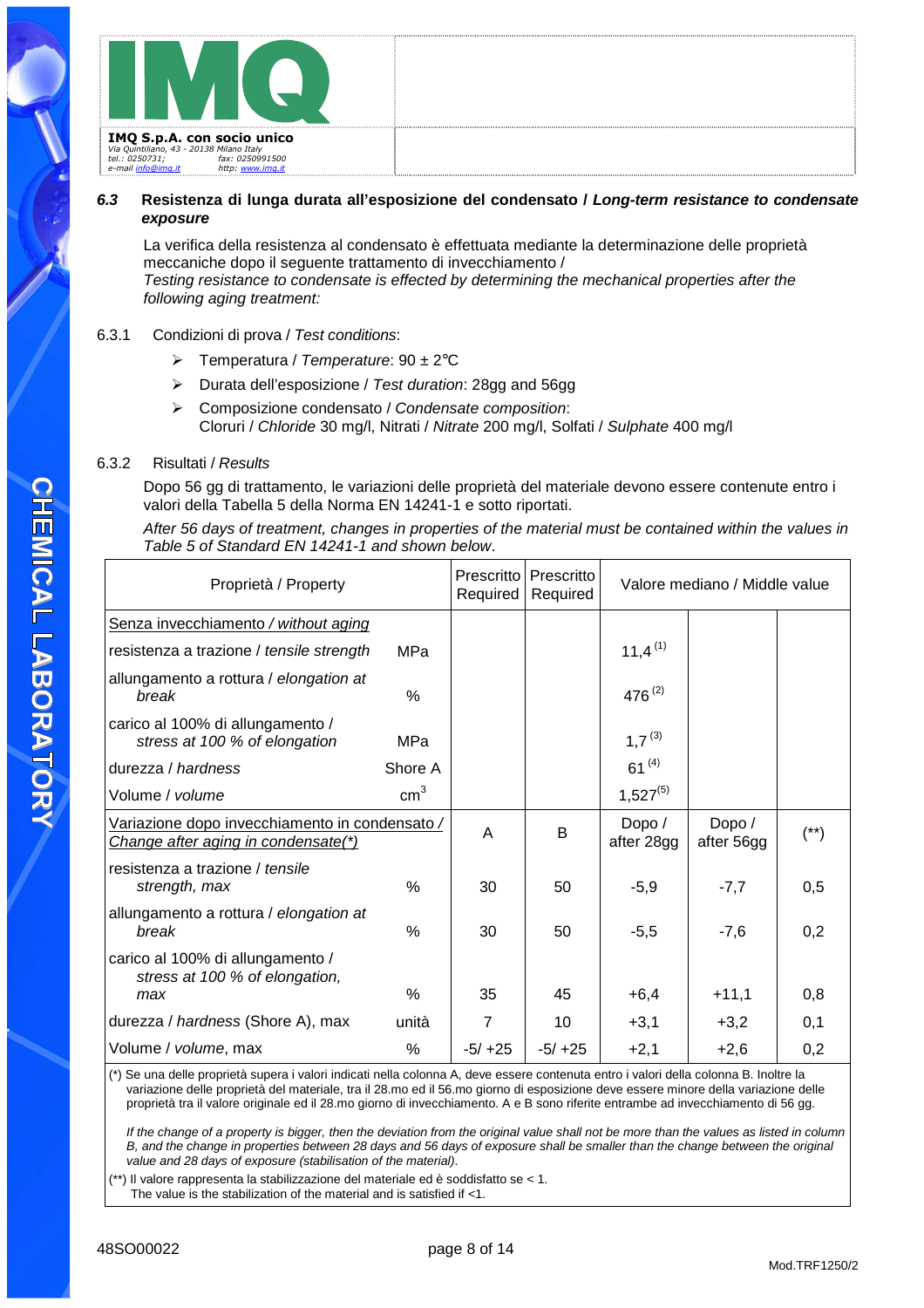#### 6.3.3 Dichiarazione delle incertezze di misura / Declaration of the uncertainties

uncertainty / incertezza di misura estesa: (1)0,23 N/mm² , (2) 0.07 N/mm² ,(3) 1.98 Shore A, (4) 0,12%; effective degrees of freedom / gradi di libertà effettivi: >10; coverage probability / livello di probabilità: 95%; coverage factor / fattore di copertura: 2

#### **6.4 Resistenza ciclica al condensato / Cyclic condensate resistance test**

La verifica della resistenza ciclica al condensato è effettuata mediante la determinazione delle proprietà meccaniche dopo il seguente trattamento di invecchiamento / Testing resistance to condensate is effected by determining the mechanical properties after the following aging treatment:

#### 6.4.1 Condizioni di prova / Test conditions:

Questo test comprende il seguente ciclo di 24h / This test comprises the following 24h cycle:

- $\triangleright$  Immersione nel condensato / *immersion in condensate* : 6 h a 60  $\pm$  2 °C
- $\triangleright$  Mantenuto in stufa / maintained in air oven: 0,5 h a 60  $\pm$  2 °C e 17,5 h a 110  $\pm$  2 °C
- $\triangleright$  Composizione condensato / Condensate composition: Cloruri / Chloride 30 mg/l, Nitrati / Nitrate 200 mg/l, Solfati / Sulphate 400 mg/l

Il sopra ciclo menzionato è ripetuto 12 volte / the above mentioned cycle shall be repeated 12 times.

#### 6.4.2 Risultati / Results

Dopo il trattamento, le variazioni delle proprietà del materiale devono essere contenute entro i valori della Norma EN 14241-1 § 5.5 e sotto riportati.

After treatment, changes in properties of the material must be contained within the values in Standard EN 14241-1 § 5.5 and shown below

| Proprietà / Property                                                                              |      | Valore Prescritto/<br>Required value | Valore mediano / Middle value |  |
|---------------------------------------------------------------------------------------------------|------|--------------------------------------|-------------------------------|--|
| Senza invecchiamento / without aging                                                              |      |                                      |                               |  |
| resistenza a trazione / tensile strength                                                          | MPa  |                                      | 11,0 <sup>(1)</sup>           |  |
| allungamento a rottura / elongation at<br>break                                                   | $\%$ |                                      | 455 $(2)$                     |  |
| Variazione dopo invecchiamento in condensato<br>ciclico / Change after aging in cyclic condensate |      |                                      |                               |  |
| resistenza a trazione / tensile<br>strength, max                                                  | %    | 30                                   | $-7,6$                        |  |
| allungamento a rottura / elongation at<br>break                                                   | %    | 30                                   | $-6,0$                        |  |

6.4.3 Dichiarazione delle incertezze di misura / Declaration of the uncertainties

uncertainty / incertezza di misura estesa: (1)0,23 N/mm² e (2) 0.07 N/mm²; effective degrees of freedom / gradi di libertà effettivi: >10; coverage probability / livello di probabilità: 95%; coverage factor / fattore di copertura: 2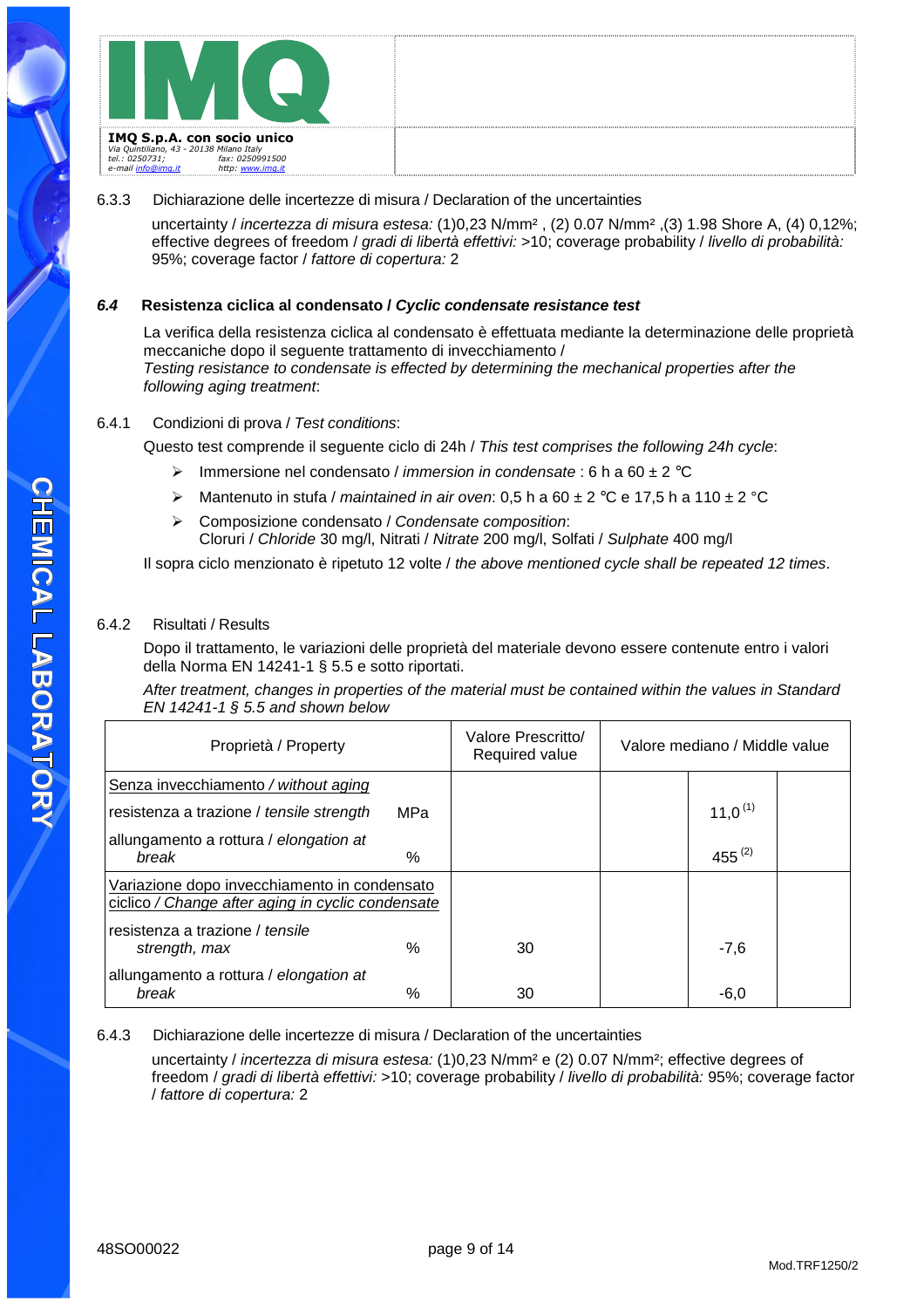

#### **6.5 Comportamento di rilassamento / Relaxation behaviour**

La verifica è effettuata in accordo con la Norma ISO 3384 metodo A dopo il seguente trattamento di invecchiamento /

The test shall be carried out in accordante with ISO 3384 method A after the following aging treatment:

#### 6.5.1 Condizioni di prova / Test conditions:

- $\triangleright$  Temperatura / Temperature: 220 ± 2°C
- Compressione / Compression: 25%
- Durata dell'esposizione / Test duration: 21gg

#### 6.5.2 Risultati / Results

Dopo il trattamento, le variazioni delle proprietà del materiale devono essere contenute entro i valori della Norma EN 14241-1 § 5.6 e sotto riportati.

After treatment, changes in properties of the material must be contained within the values in § 5.6 of Standard EN 14241-1 and shown below.

| Proprietà / Property                                                             | Valore Prescritto/<br>Required value |      | Valore mediano / Middle value |  |
|----------------------------------------------------------------------------------|--------------------------------------|------|-------------------------------|--|
| Variazione dopo invecchiamento in stufa aria /<br>Change after aging in air oven |                                      |      |                               |  |
| Rilassamento / stress relaxation, max<br>$\%$                                    | 50                                   | 36.2 |                               |  |

#### 6.5.3 Dichiarazione delle incertezze di misura / Declaration of the uncertainties

uncertainty / incertezza di misura estesa: 0,62%; effective degrees of freedom / gradi di libertà effettivi: >10; coverage probability / livello di probabilità: 95%; coverage factor / fattore di copertura: 2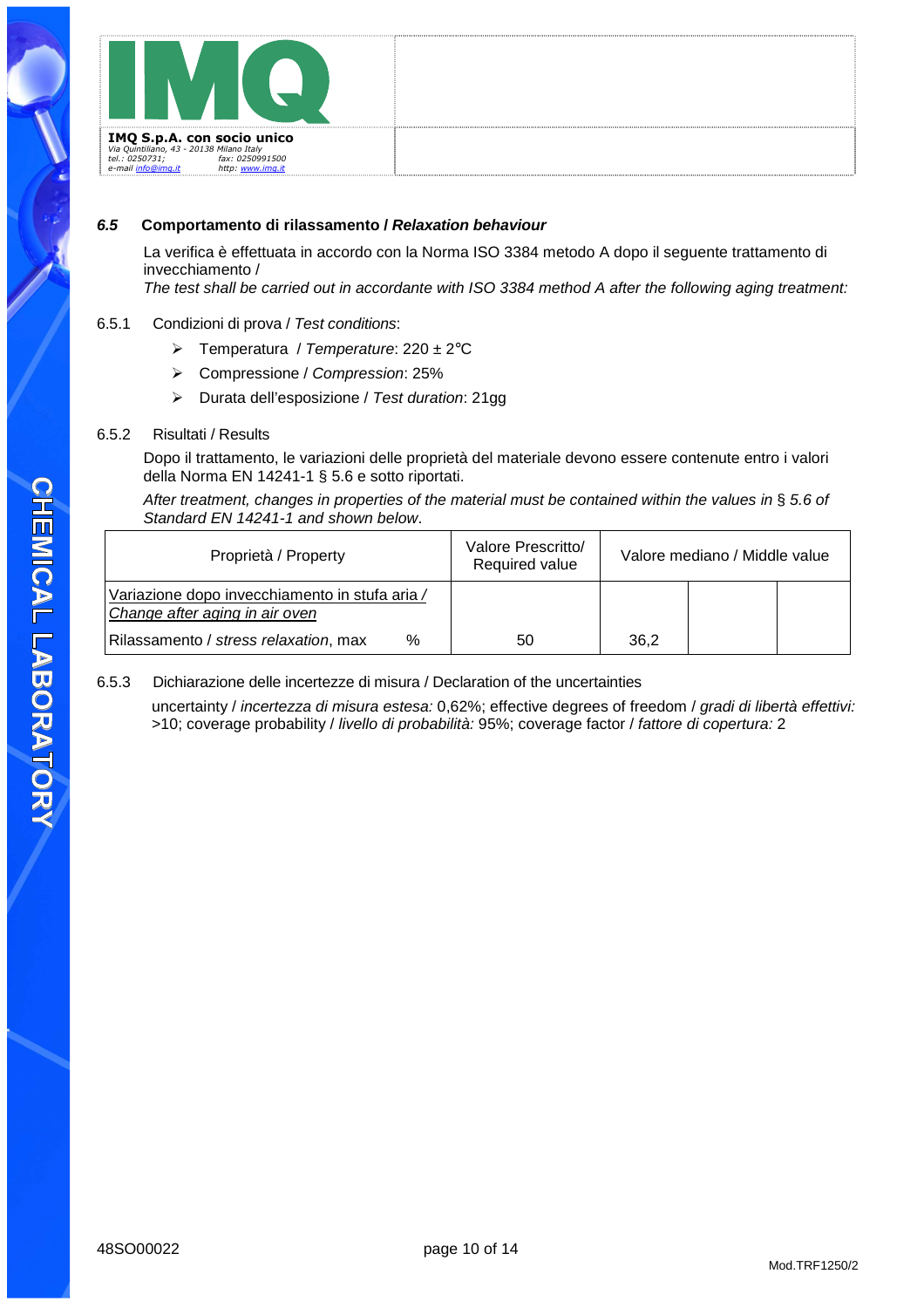

#### **6.6 Deformazione residua permanente / Compression Set**

La verifica è effettuata in accordo con la Norma UNI ISO 815 dopo il seguente trattamento di invecchiamento /

The test shall be carried out in accordante with UNI ISO 815 after the following aging treatment:

#### 6.6.1 Condizioni di prova / Test conditions:

- $\triangleright$  Temperatura / Temperature: 220 ± 2°C
- Compressione / Compression: 25%
- Durata dell'esposizione / Test duration: 24 h
- $\triangleright$  Tipo di campione provato / Type specimens under test. A

#### 6.6.2 Risultati / Results

Dopo il trattamento, le variazioni delle proprietà del materiale devono essere contenute entro i valori della Norma EN 14241-1 § 5.7 e sotto riportati.

After treatment, changes in properties of the material must be contained within the values in § 5.7 of Standard EN 14241-1 and shown below.

| Proprietà / Property                                                             |   | Valore Prescritto |      | Valore mediano / Middle value |  |
|----------------------------------------------------------------------------------|---|-------------------|------|-------------------------------|--|
| Variazione dopo invecchiamento in stufa aria /<br>Change after aging in air oven |   |                   |      |                               |  |
| Deformazione residua / compression<br>set, max                                   | % | 25                | 24.5 |                               |  |

#### 6.6.3 Dichiarazione delle incertezze di misura / Declaration of the uncertainties

uncertainty / incertezza di misura estesa: 0,48%; effective degrees of freedom / gradi di libertà effettivi: >10; coverage probability / livello di probabilità: 95%; coverage factor / fattore di copertura: 2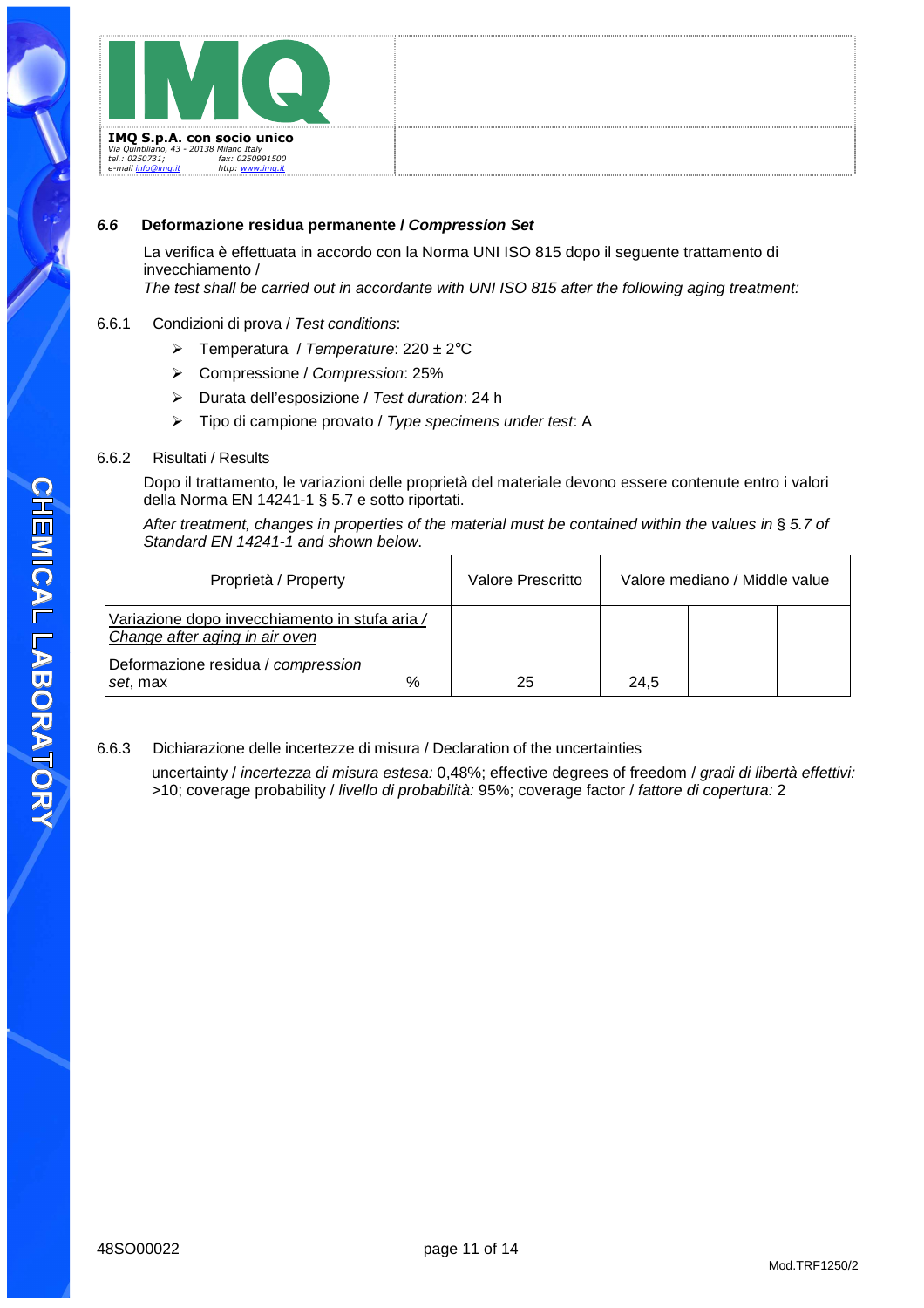

#### **6.7 Resistenza alle basse temperature / Low temperature resistance**

La verifica è effettuata in accordo con la Norma UNI ISO 815 dopo il seguente trattamento di invecchiamento /

The test shall be carried out in accordante with UNI ISO 815 after the following aging treatment:

#### 6.7.1 Condizioni di prova / Test conditions:

- $\triangleright$  Temperatura / Temperature: -20 ± 2°C
- Compressione / Compression: 25%
- Durata dell'esposizione / Test duration: 72 h
- $\triangleright$  Tipo di campione provato / Type specimens under test. A

#### 6.7.2 Risultati / Results

Dopo il trattamento, le variazioni delle proprietà del materiale devono essere contenute entro i valori della Norma EN 14241-1 § 5.9.1 e sotto riportati.

After treatment, changes in properties of the material must be contained within the values in § 5.9.1 of Standard EN 14241-1 and shown below.

| Proprietà / Property                                                                   |      | Valore Prescritto |      | Valore mediano / Middle value |  |
|----------------------------------------------------------------------------------------|------|-------------------|------|-------------------------------|--|
| Variazione dopo invecchiamento in aria a -20°C /<br>Change after aging in air at -20°C |      |                   |      |                               |  |
| Deformazione residua / compression<br>set, max                                         | $\%$ | 50                | 47.9 |                               |  |

#### 6.7.3 Dichiarazione delle incertezze di misura / Declaration of the uncertainties

uncertainty / incertezza di misura estesa: 0,48%; effective degrees of freedom / gradi di libertà effettivi: >10; coverage probability / livello di probabilità: 95%; coverage factor / fattore di copertura: 2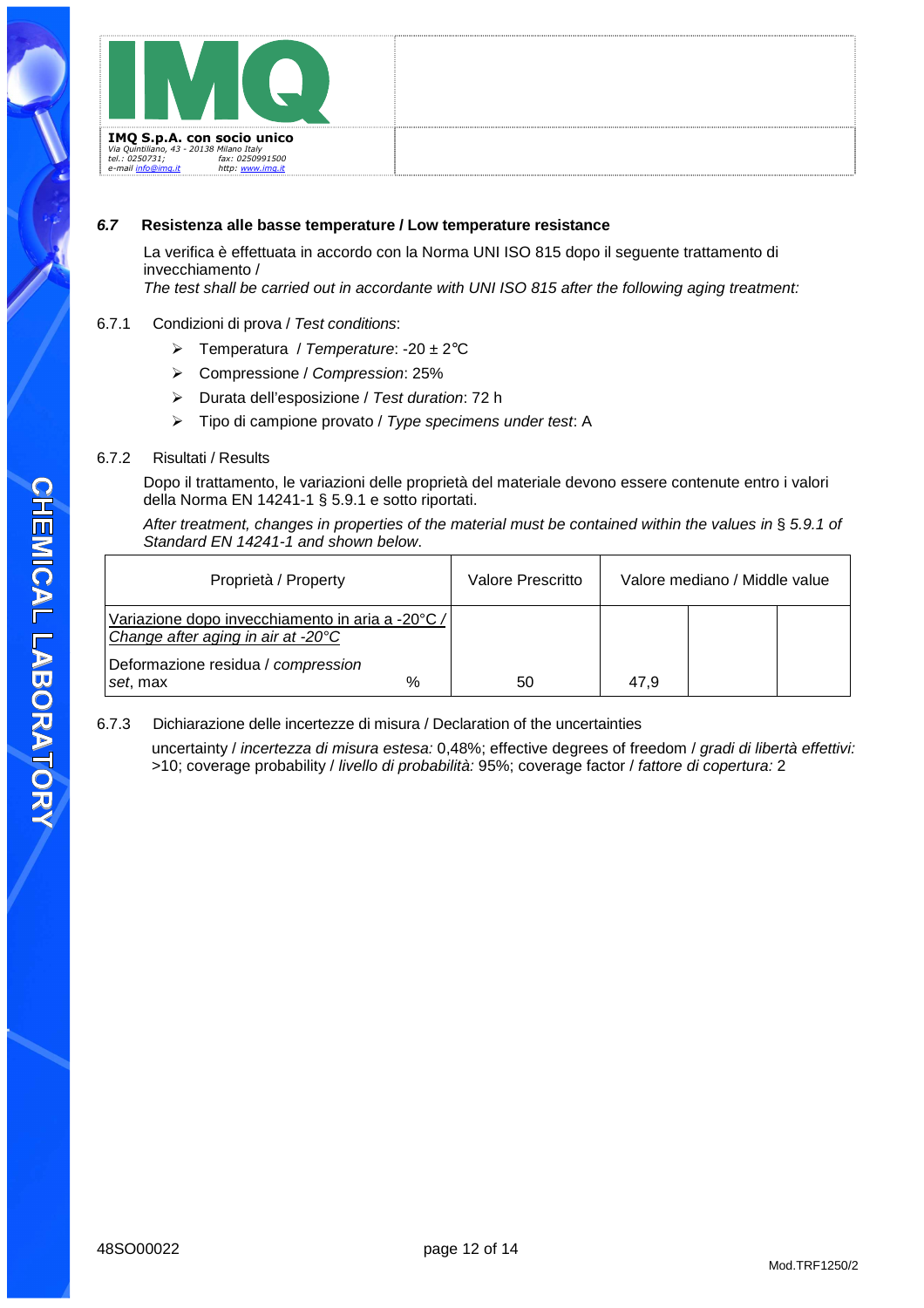

#### **6.8 Prova di resistenza all'ozono / Ozone resistance test**

La verifica è effettuata in accordo con la Norma UNI ISO 1431-1 dopo il seguente trattamento di invecchiamento /

The test shall be carried out in accordante with UNI ISO 1431-1 after the following aging treatment:

#### 6.8.1 Condizioni di prova / Test conditions:

- $\triangleright$  Temperatura / Temperature: 40 ± 2°C
- Durata dell'esposizione / Test duration: 168 h
- Allungamento del provino / Stretching of sample :  $20 \pm 2$  %
- $\triangleright$  Concentrazione di ozono / Ozone concentration: 200 pphm  $\pm$  20 pphm

#### 6.8.2 Risultati / Results

Dopo il trattamento, le variazioni delle proprietà del materiale devono essere contenute entro i valori della Norma EN 14241-1 § 5.9.2 e sotto riportati.

After treatment, changes in properties of the material must be contained within the values in § 5.9.2 of Standard EN 14241-1 and shown below.

| $N^{\circ}$ | Provino / Sample                        | After test                                                        |
|-------------|-----------------------------------------|-------------------------------------------------------------------|
|             |                                         |                                                                   |
| $1 - 1$     | Provino / sample - 1 <sup>st</sup> test | Assenza di fessurazione sui provini<br>Test pieces are no cracked |
| $1 - 2$     | Provino / sample - $2^{nd}$ test        | Assenza di fessurazione sui provini<br>Test pieces are no cracked |
| $1 - 3$     | Provino / sample $-3^{rd}$ test         | Assenza di fessurazione sui provini<br>Test pieces are no cracked |

6.8.3 Dichiarazione delle incertezze di misura / Declaration of the uncertainties

- Concentrazione di ozono (%)/ Ozone concentration (%):

incertezza estesa / uncertainty: 2 pphm; gradi di libertà effettivi / effective degrees of freedom : >10; livello di probabilità / coverage probability: 95%; fattore di copertura / coverage factor : 2